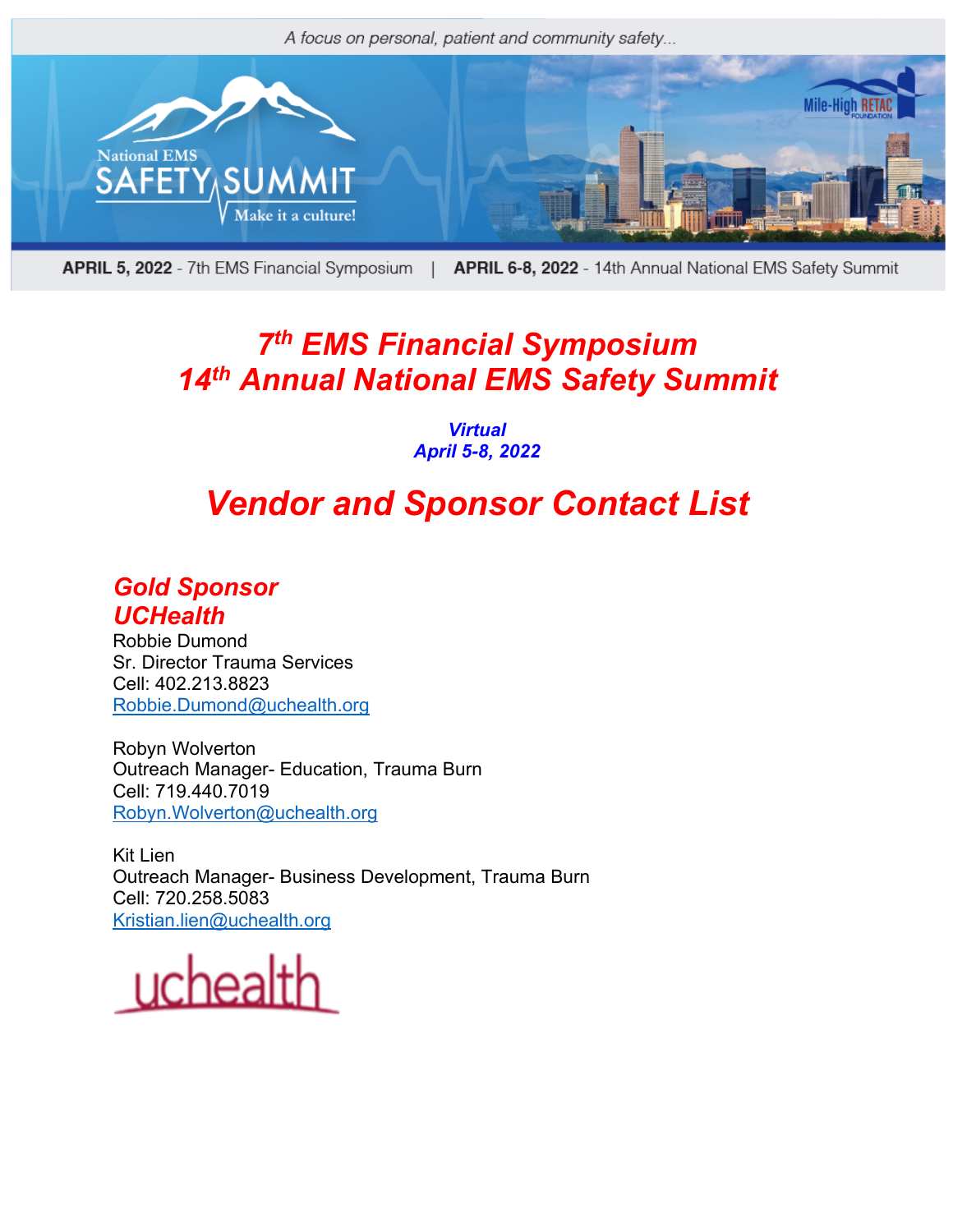## *Honorable Mention Sponsor American Medical Response*

Scott Lenn VP of Operations South Region Cell: 719.214.0520 scott.lenn@gmr.net



## *ACETECH*

David McGowan ACETECH Systems Consultant david.mcgowan@acetech.com Cell: 612.963.3947

Kevin Tapply Senior Sales Executive kevin.tapply@acetech.com Cell: 970.396.7782

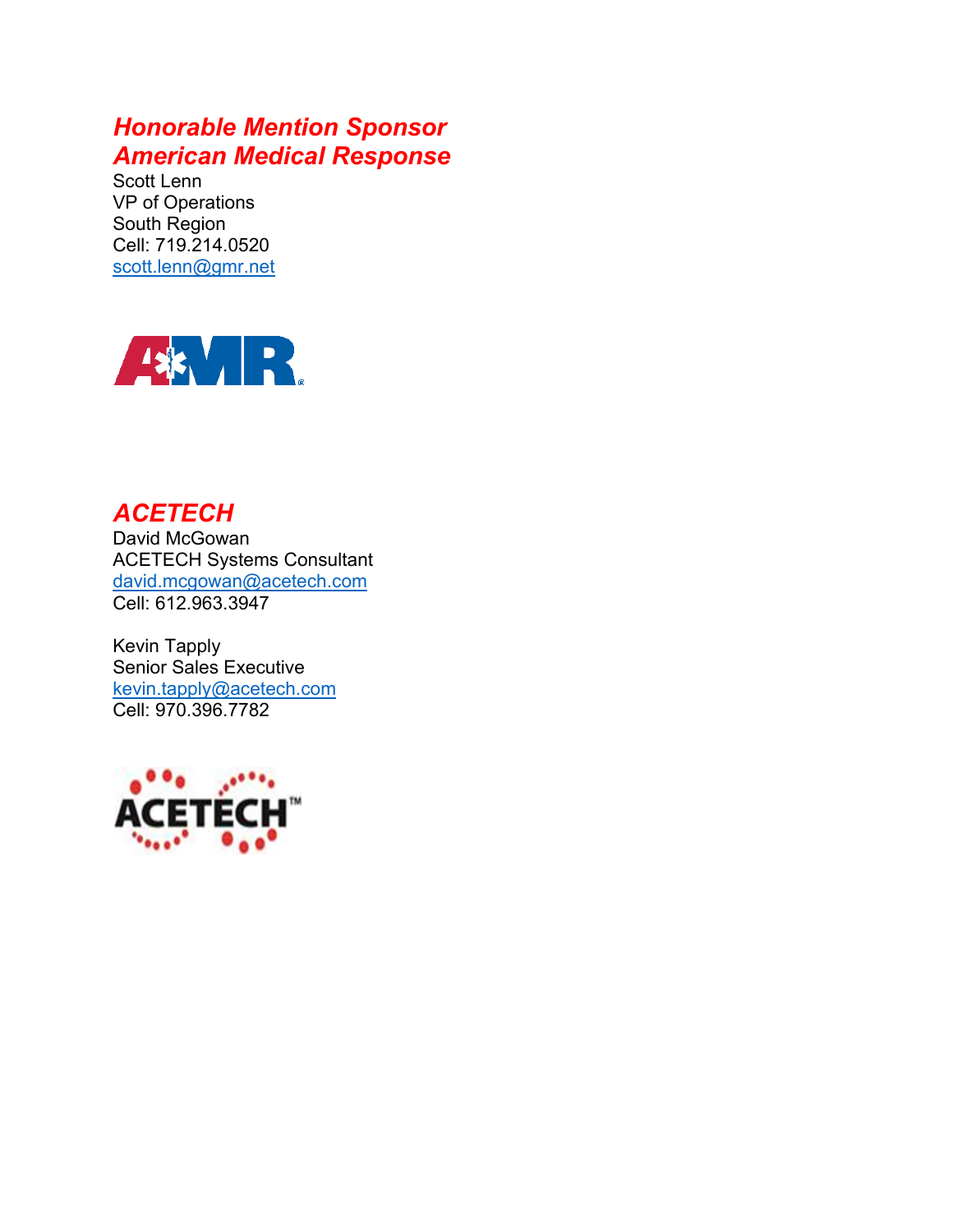## *Binder Lift, LLC*

Rick Binder Director of Sales and Marketing Cell: 307.250.3212 Office: 855.239.5438 Ext. 213 Rbinder@binderLift.com



**BECAUSE HUMANS DON'T COME WITH HANDLES**TM

### *Braun Northwest, Inc.*

Ross Carter Regional Sales Manager- CO, UT, NM, AZ Cell: 970.314.4797 Office: 800.245.6303 rosscarter@braunnw.com sales@braunnorthwest.com

Karl Kirschstein Sales Representative- Front Range and Eastern CO Cell: 303.710.6497 karlkirschstein@braunnw.com Cell: 303.710.6497



EMERGENCYVEHICLES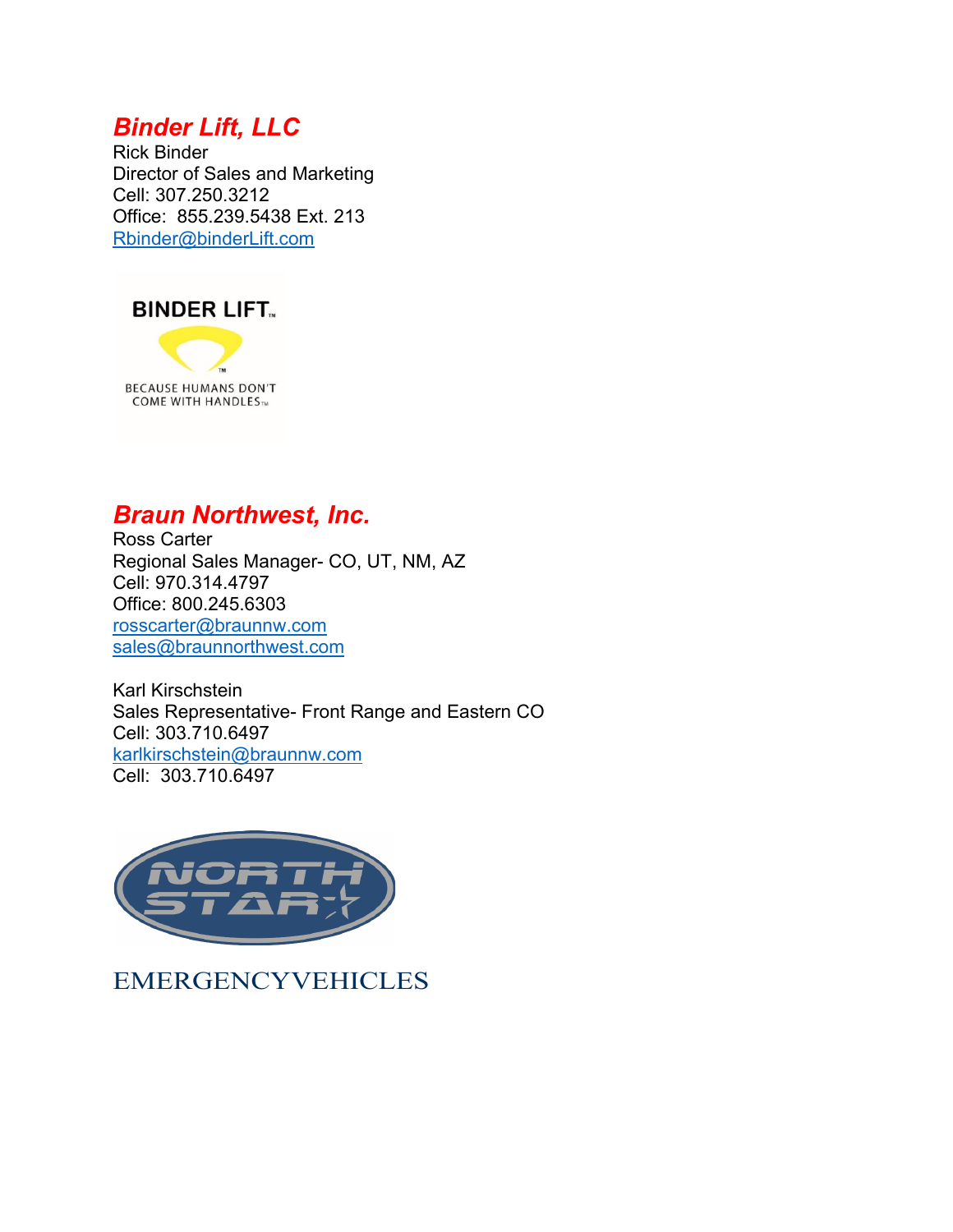## *DNA VIBE, LLC*

Perry Kamel Founder and CEO, DNA VIBE, LLC Cell: 303.808.8331 perry@dnavibe.com



## *North Central Region Healthcare Coalition EMS Scholarships*

Michelle Deland Executive Director Cell: 303.588.8488 mdeland@ncrhcc.org

Whit Oyler Readiness and Response Coordinator Cell: 405.612.0612 woyler@ncrhcc.org

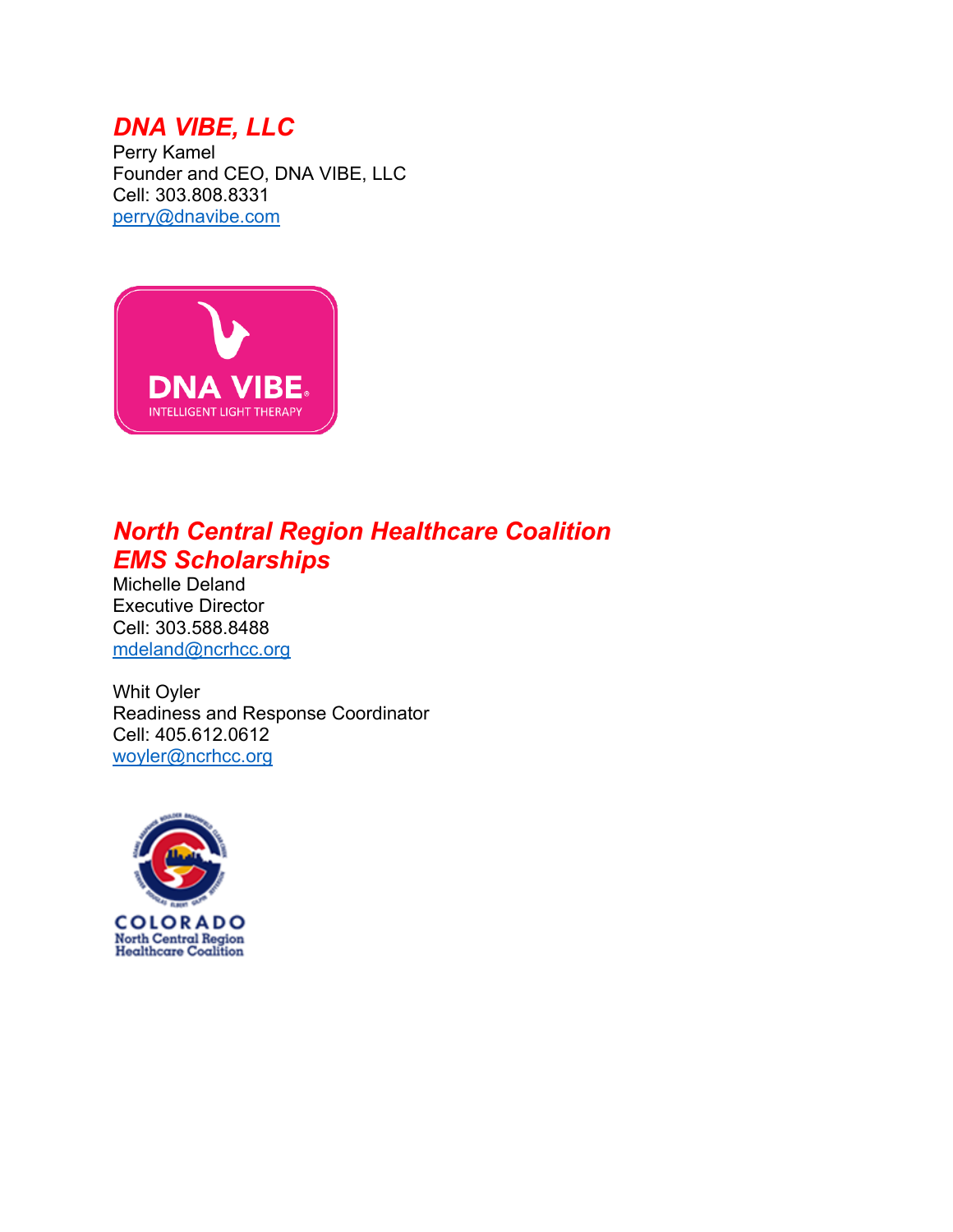## *Peer Assistance Services, Inc. and Path4EMS*

Annie Klein Manager, Communictions and Program Outreach Office: 303.369.0039 X 224 Cell: 720.422.5802 AKlein@peerassistanceservices.org

Timothy Petreit Peer Assistance Coordinator, CDPHE Cell: 720.288.2566 timothy.petreit@state.co.us



*Pulsara* Cara McCoy Customer Success Specialist Cell: 919.538.8938 cara.mccoy@pulsara.com



#### *Savvik*

Mickey Schulte Executive Director Savvik Buying Group Cell: 713.504.7737 mschulte@savvik.org

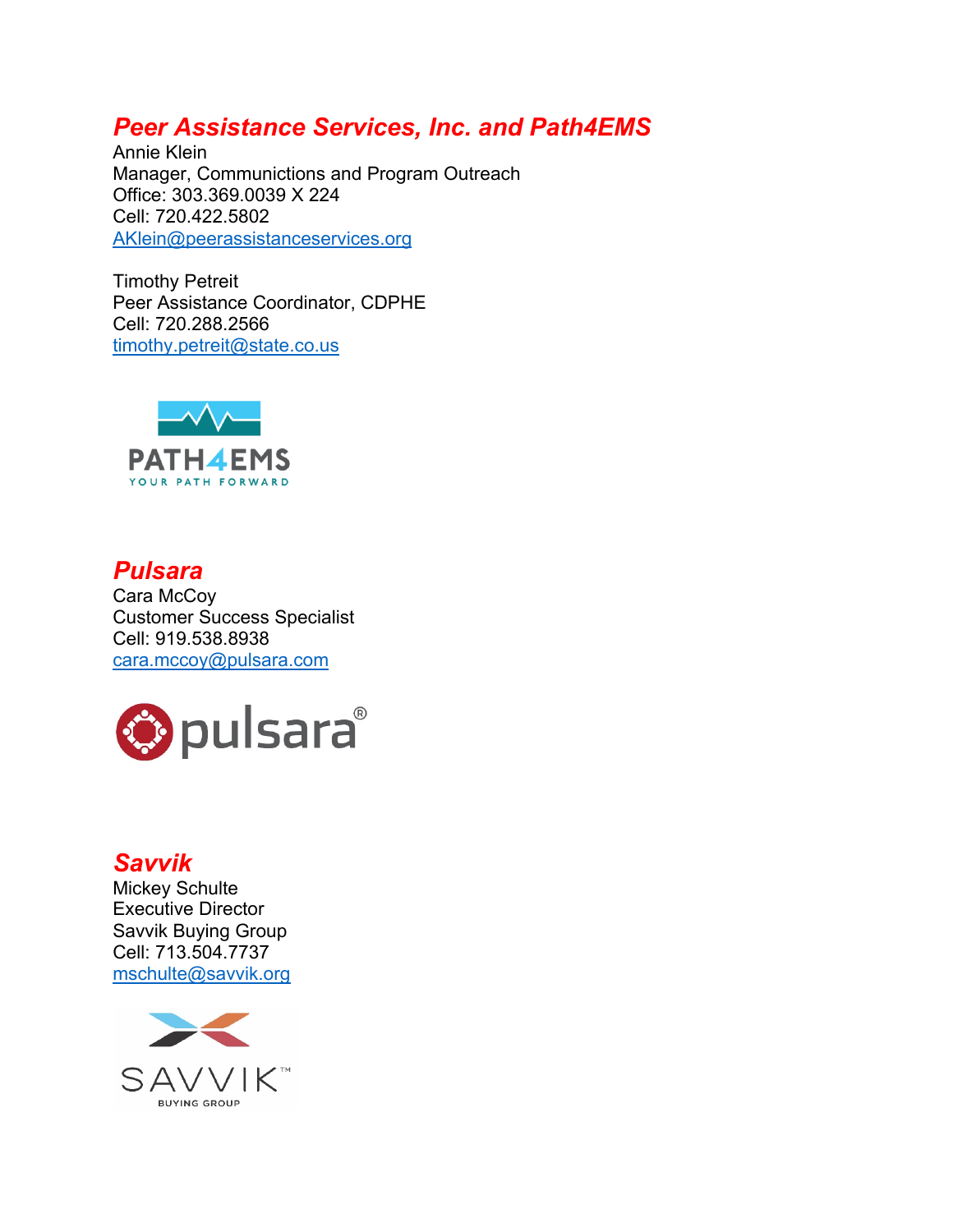### *Status: Code 4, Inc. (SC4I)*

Daniel J. Crampton Chief Operating Office Office: 719.822.3387 Cell: 719.494.6058 djcrampton@sc4i.org



#### *Stryker EMS*

Sara Semmens Account Manager Medical – Emergency Care Eastern Colorado Cell: 719.688.1279 sara.semmens@stryker.com

Nikki Kroner Senior Account Manager Medical-Emergency Care Western Colorado Office: 303.393.0111 Cell: 303.717.2191 nikki.kroner@stryker.com